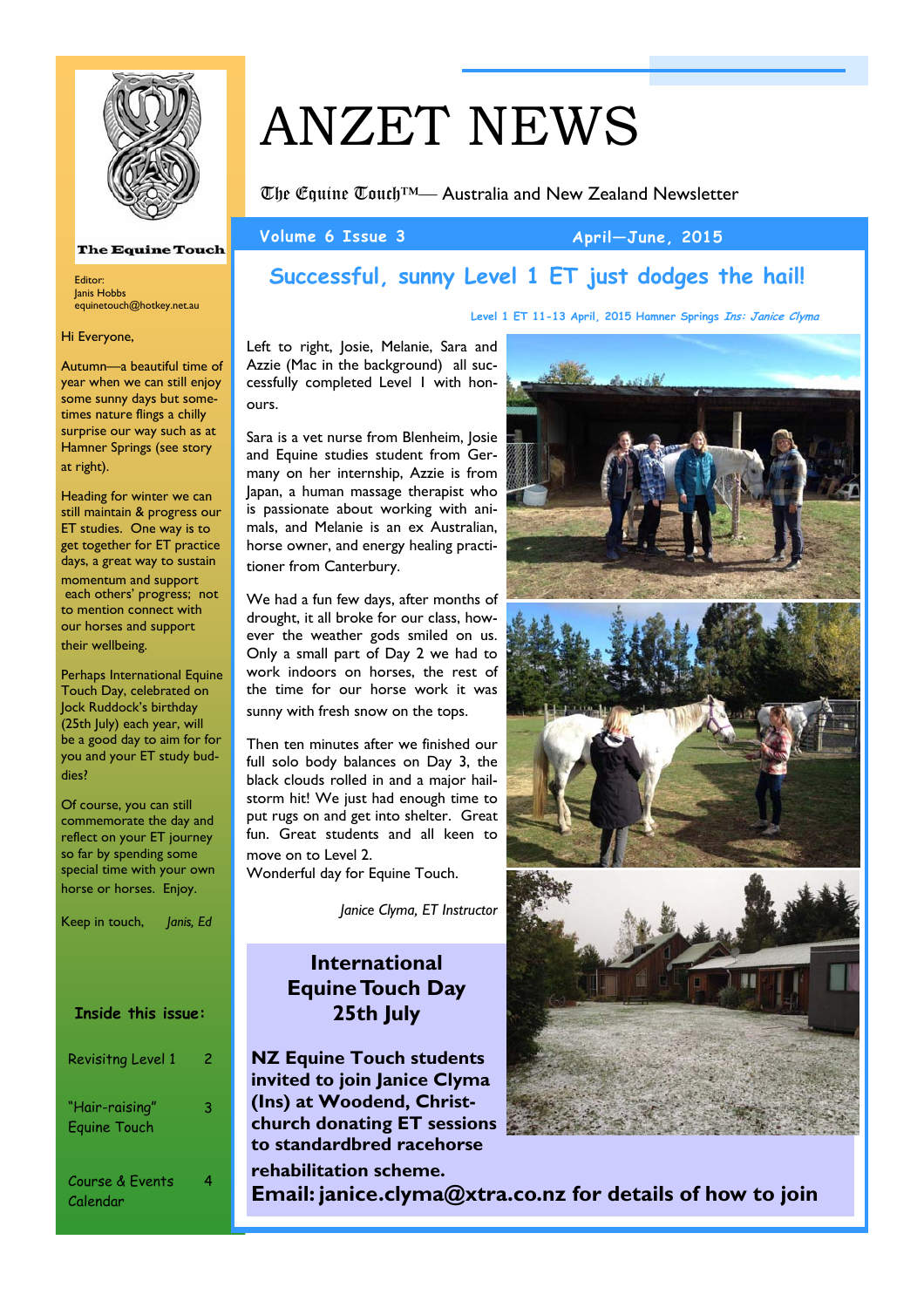### **Page 2 The Equine Touch™— Australia and New Zealand Newsletter**

**Course Report** Revisiting Level 1 - the journey begins again

**Level 1 ET 10-12 April Bannockburn, VIC Ins: Janis Hobbs**

My name is Pauline & I am a lapsed ET student. Just recently, in April, I had the pleasure of attending a Level 1 Equine Touch workshop at Bannockburn. The venue, Heartwood Horses, was excellent and the host, Kim, and her lovely herd of horses were extremely accommodating.

I had started ET many years ago and was motivated to continue to Level 3, where I was fortunate enough to participate in an inspiring clinic with Jock and Ivana . Since then life got in the way, and although ET wasn't forgotten, it certainly didn't get my full attention.

When the opportunity of a Level 1 clinic was offered close to home, with Janis Hobbs as the instructor, it was a calling to good to refuse.

I felt I pretty much started out as a new student all over again and it's always nice to meet other new students and like minded people. Bits and pieces came back to me, but I relished starting from scratch and getting the foundation of ET down correctly. My mind/memory had certainly let me down. :) I thank Janis for her patience.

We also had the pleasure of meeting up with Vanessa Wilhem again, an ET practitioner with whom I had started Level 1 with many years ago. Vanessa dropped by when I mentioned what I was up to - we had kept in touch all this time. That's also the beauty of learning ETthe opportunity to make life long friends that have the same interests and compassion for horses. After all, it's all about the horse.

The general consensus of the 3 day course was that we all had a wonderful, instructive time and are all looking forward to continuing Level 2 at Bannockburn.

> *Pauline Naudi* Bannockburn

*SPOT QUIZ*…. Can you identify the moves/procedure in these photos? **Answers** Page 3

### **Flying visit to WA includes ET Practice Day**

Mid-April saw me winging my way back to WA to attend Equine Facilitated Learning courses—very interesting, more about that at another time.

While there we held an ET practice day at Lower Chittering, just north of Perth where we will hold an Equine Touch course later in the year (Level I-October 2-4 ).

It was great to catch up with ET students Michelle Brannan (our host) and Judith Congrene and also to meet ET practitioner, Jacqui Addison for the first time. The horses were very obliging subjects and the time whizzed by with so much more left to do and talk about. Goals achieved were refreshing the move and the sequences, reviewing ET principles and getting clear, more precise, building accuracy.

Looking forward to more fun and learning at Lower Chittering in October. Please lodge your applications/bookings early so we can ensure the course goes ahead.

*Janis Hobbs, ET Instructor*



Pauline with *Zeke Photo 1* 



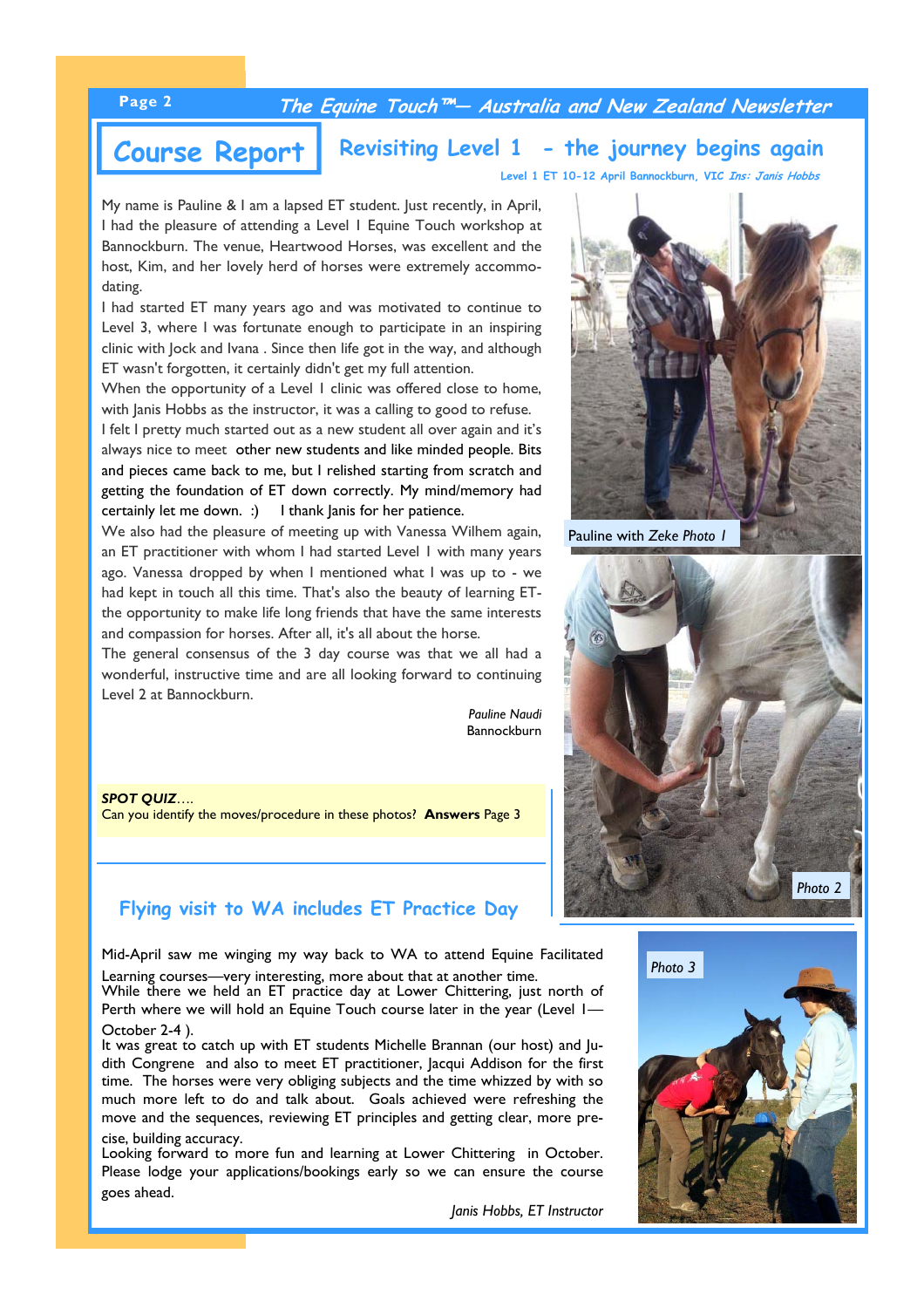**NZ News**

### **Hair-Raising Equine Touch**



*Last issue I invited you to write in on such topics as "What is the best or most surprising result you have experienced with applying what you have learned with your own (or others) horses?" Here is a response from* 

*Jill Rasmussen, ET Practitioner, NZ*

*Has anyone else had this happen?* 

A regular client called me to take a look at her 20 year old warm-blood, *'Rory'*, after he had inexplicably "dropped" his hip very dramatically during a road ride. He recovered quickly but the client was concerned he was sore.





After completing a basic body balance, I stood back to observe *Rory* and plan my areas of concern. I had pretty much decided these should concentrate on back, sacrum and stifle when I suddenly noticed a strange pattern had formed on *Rory's* sorer off-side. At first I thought it was a trick of the sunlight but looking more closely I could see a distinct line of raised hair from the hip down to the stifle and a second patch over the abdomen. He had a smaller pattern of raised hair restricted to the lower back/pelvic area on the opposite side. Needless to say the horse had massive reactions to all the hindquarter and back moves.

*Jill Rasmussen, ET Practitioner, North Canterbury, NZ.* 

**I just KNOW there are LOTS of interesting stories out there among ET students and practitioners! Would love you to share your experiences just as these two have!** 

**If you have further interesting responses to share for the next issue email your** 

> **story and/or photo to me on equinetouch@hotkey.net.au**

> > **Janis, Ed**

#### *SPOT QUIZ FROM PAGE 2—ANSWERS*

Both Photo 1 and Photo 2 depict moves in the Level 1 Area of Concern procedure "Foreleg". Photo 1—Upper triceps & Photo 2 the series of moves across the knee. Photo 3 is the Area of Concern move, the Pectoral move. How did you go? Did you pick it?



This example of the socalled "tiger stripes", the lymphatic lines that sometimes show up during an ET balance, was sent in some time ago by Denise McMaster, (L3) Tasmania.